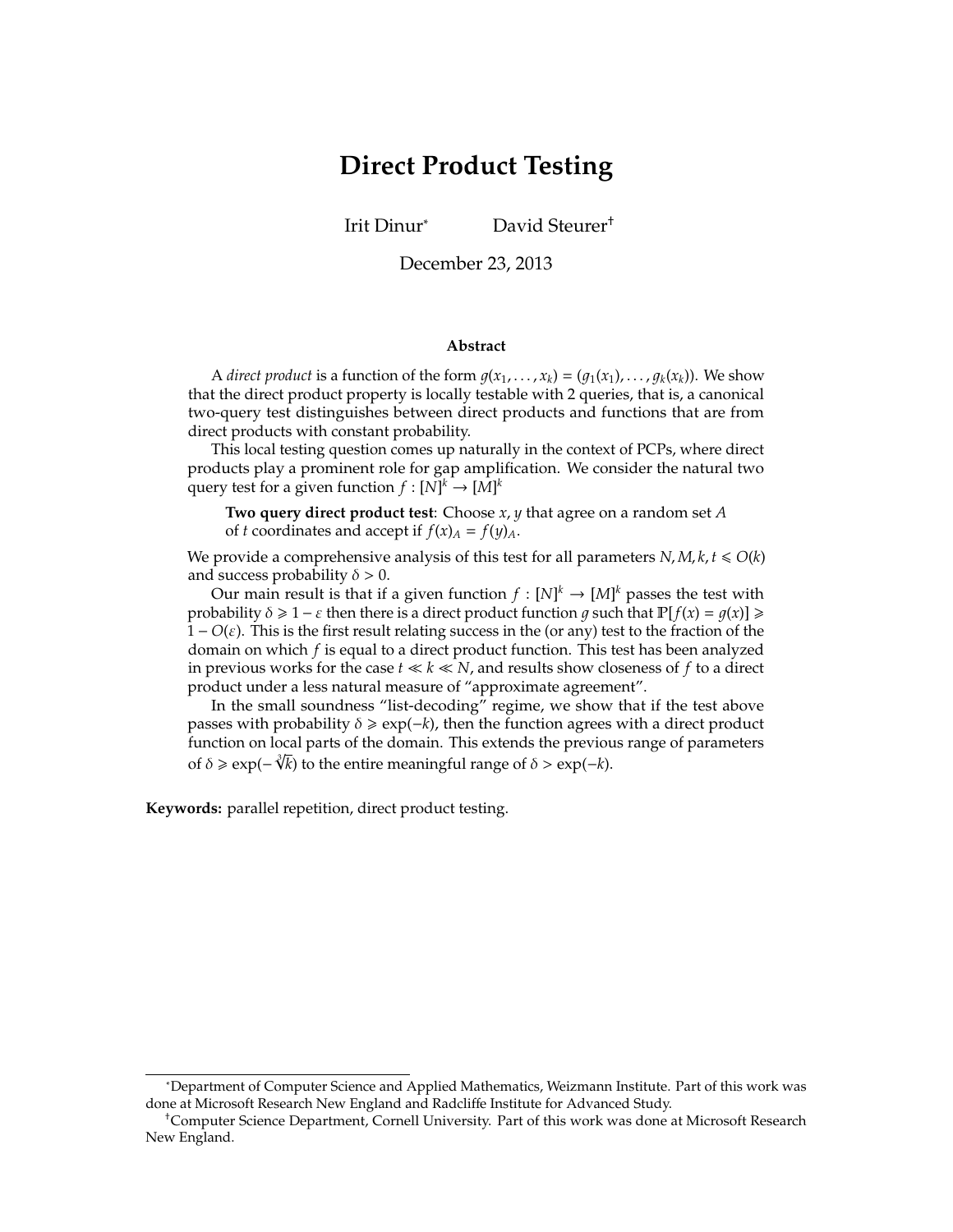# <span id="page-1-3"></span>**1 Introduction**

The direct product of functions  $g_1, \ldots, g_k : [N] \rightarrow [M]$  is defined as the function  $g =$  $g_1 \times \cdots \times g_k : [N]^k \to [M]^k$  given by  $g(x_1, \ldots, x_k) = g_1(x_1), \ldots, g_k(x_k)$ . Product operations are studied extensively in various domains, including products of *functions* as above, products of *graphs*, and products of (one-round two-player) *games*—known as parallel repetition. In this work we resolve the following question about the structure of direct products:

"Does there exist a two-query test that distinguishes between direct products and functions that are far from direct products with constant probability?"

This question comes up naturally in the context of PCPs where products play an important role for gap amplification [\[Raz98,](#page-11-0) [Din07\]](#page-10-0). In the analysis of PCPs, one is given information about local consistency and wants to deduce a global direct product behavior. Thus, the direct product (DP) testing question lies at the heart of many questions regarding products, for CSPs, for two-player games, and possibly also for graphs. Its relation to PCP constructions is analogous to that of the low degree testing question. Indeed, past results analyzing direct product tests have had direct applications for constructions of PCPs [\[DR06,](#page-10-1) [IKW12,](#page-11-1) [DM11\]](#page-10-2).

Our main result is an affirmative answer to the question above. We consider the following canonical two-query test:

#### $\mathcal{T}(t)$  **- Two-query test with intersection**  $t$

Choose a random set  $A \subset [k]$  of size *t*. Choose  $x, y \in [N]^k$  uniformly at random, conditioned on  $x_A = y_A$ . Accept iff  $f(x)_A = f(y)_A$ .

We give a comprehensive analysis of this test for all parameters  $N$ ,  $M$ ,  $k$ ,  $t \le O(k)$ ,

<span id="page-1-2"></span>**Theorem 1.1.** Let *k*, *N*, *M be positive integers, let*  $t \le k/2$ , and let  $\varepsilon > 0$ . Let  $f : [N]^k \to [M]^k$  be *given such that*

$$
\mathop{\mathbb{P}}_{A,x,y}[f(x)_A = f(y)_A] \ge 1 - \varepsilon
$$

*where*  $x$ ,  $y$ ,  $A$  are chosen from the test distribution  $\mathcal{T}(t)$ . Then, there exists a direct product function  $q = q_1 \times \cdots \times q_k$  such that  $\mathbb{E}_x[dist(f(x), g(x))] = O(\varepsilon k/t)$ , where  $dist(\cdot, \cdot)$  denotes the Hamming *distance. In particular, when t* = *k*/2 *this implies*

$$
\Pr_x[f(x) = g(x)] \ge 1 - O(\varepsilon)
$$

Moreover, if f is rotation-invariant<sup>[1](#page-1-0)</sup>, then g is rotation invariant, i.e.  $g_1 = \cdots = g_k$ .

This is the first testing result to show that *f* is equal to a direct product function on most of its domain. Previously, results on DP testing showed closeness of *f* to a direct product under a less natural measure of closeness, namely, where f and q agree on "most of their coordinates" [\[GS97,](#page-11-2) [DR06,](#page-10-1) [DG08,](#page-10-3) [IKW12\]](#page-11-1). In addition, previous results only handled the case  $t \ll k \ll N$  whereas we allow any *N*, *M*, *k* and any  $t \le O(k)$ . We remark that the approximate notion of agreement that is present in all of the previous works is inherent for  $t \ll k$ <sup>[2](#page-1-1)</sup>

Our proof of [Theorem 1.1](#page-1-2) begins by first establishing direct product structure for the function on local pieces, and then merging them all.

<span id="page-1-1"></span><span id="page-1-0"></span><sup>&</sup>lt;sup>1</sup>A function is rotation-invariant if  $\sigma f(x) = f(\sigma x)$  for all *x* and permutations  $\sigma$ , see [Section 2.2.](#page-4-0)

<sup>&</sup>lt;sup>2</sup>Consider a function *f* obtained by taking  $g_1 \times \cdots \times g_k$  and for each *x* changing one coordinate of  $f(x)$ independently at random. This function still passes  $\mathcal{T}(t)$  with probability at least  $(1 - t/k)^2 = 1 - O(t/k)$ .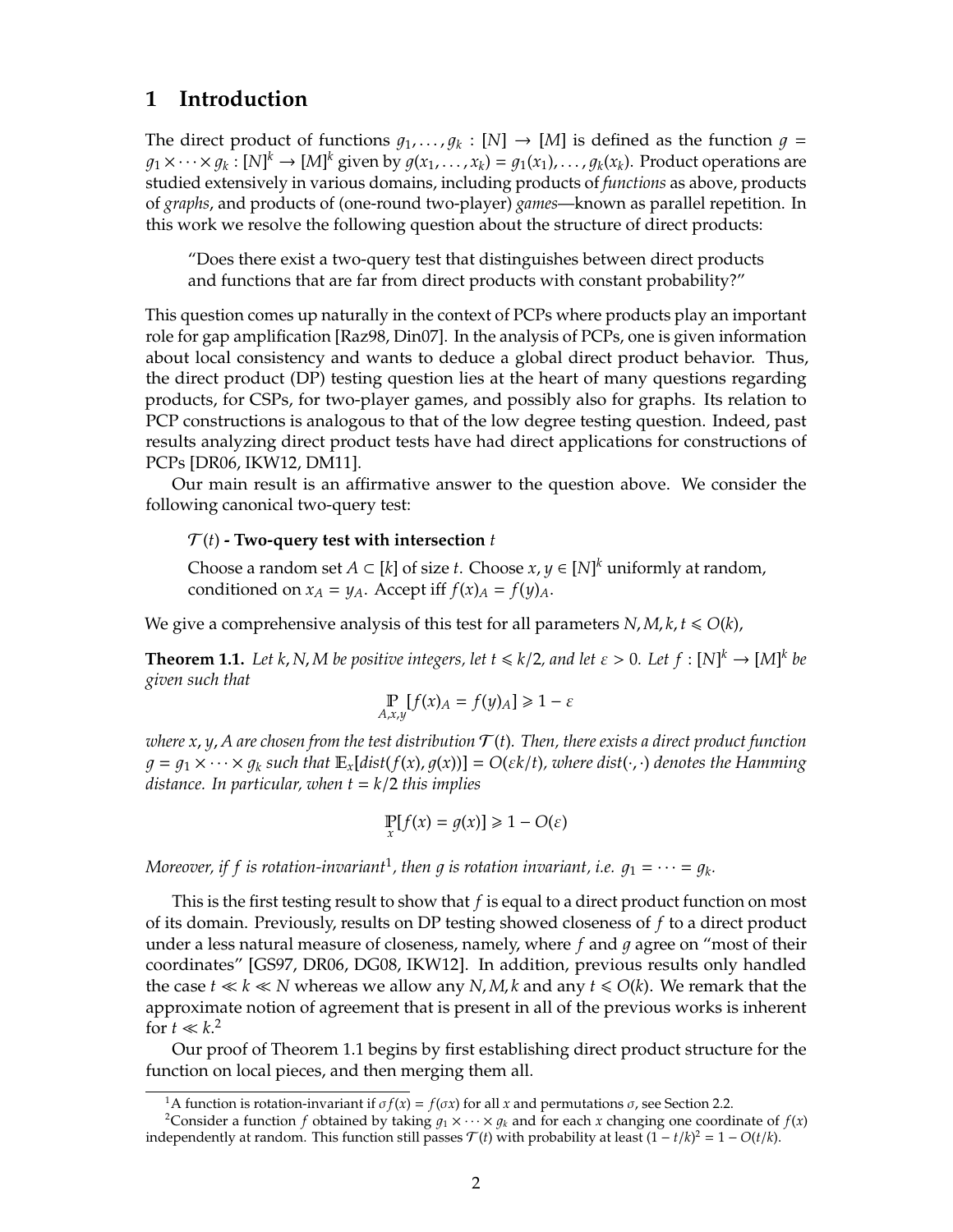<span id="page-2-1"></span>The result on local direct product structure may be of independent interest and can be viewed as a DP testing result in the so-called list decoding regime. We show (see [Lemma 1.2](#page-2-0) below) that if a function passes the test with any non-negligible probability  $δ$  (and here  $δ$  can be as small as exp(−*k*)) then it must have some local direct product structure. This extends the previous range of δ > exp(− *k*) for which this result was known [\[IKW12\]](#page-11-1).

Our analysis is related to a recent work of the authors [\[DS13\]](#page-10-4) on parallel repetition (and in fact, that work started from working on the direct product question). Similarly to [\[DS13\]](#page-10-4), we make technical gains by comparing how the given function *f* behaves on a family of related two-query tests,

#### $\mathcal{T}(a, b)$  **- Two-query test with parameters** a and b:

Choose disjoint subsets  $A, B \subset [k]$  of sizes *a* and *b* and let  $C = [k] - (A \cup B)$ . Choose  $u, v, w, w'$  uniformly at random such that  $u \in [N]^A$ ,  $v \in [N]^B$  and  $w, w' \in [N]^C$ . Accept if  $f(uvw)_A = f(uvw')_A$ .

Clearly, this test generalizes the previous one, with  $a = t$ ,  $b = 0$ . The extra *b* parameter provides a way to compare between the acceptance probability of the test on nearby values of *a*, *b*. We denote by *win*(*a*, *b*) the success probability of the test with parameters *a* and *b*. Whereas the difference between *win*(*t*, 0) and *win*(*t*+1, 0) is hard to control, we show through a hybrid argument that there are values *a*, *b* for which  $win(a, b) \approx win(a+1, b) \approx win(a, b+1)$ . This approximate equality is quite powerful. Intuitively, it means that conditioned on already finding agreement on some *a* coordinates, the value of the function on one extra coordinate is pretty much determined already (because whether or not we check consistency there will hardly affect the acceptance probability). This is the key to our local direct product lemma.

In this lemma we partition the event that  $\mathcal{T}(a, b)$  accepts into smaller events ' $\mathcal{T}(a, b)$ ' accepts on *s'* where *s* is a tuple  $s = (A, B, u, v, \alpha)$  and the event ' $\mathcal{T}(a, b)$  accepts on *s'* occurs iff  $\mathcal{T}$  chooses A, B, u, v and  $f(uvw)_A = \alpha = f(uvw')$ . For each *s* we define (by plurality) a direct product function  $\beta_s : [N]^C \to [M]^C$  where  $C = [k] - (A \cup B)$  and where  $\beta_s = (\beta_{s,i})_{i \in C}$ for  $\beta_{s,i}: [N] \to [M]$ . We prove that the event 'accept on *s'* coincides, up to an  $\eta$  margin of error, with the event that *f* agrees with β*<sup>s</sup>* . Equivalently, we assign each *s* a probability proportional to  $\mathbb{P}[\mathcal{T}(a, b)$  accepts on *s*] and show that in expectation over *s*, the probability of *f* being equal to a direct product, conditioned on the event 'accept on *s*', is close to 1.

<span id="page-2-0"></span>**Lemma 1.2** (Local Structure). Let  $k$ ,  $N$ ,  $M$ ,  $t \le k/2$  *be positive integers, let*  $\delta > 0$ , and set  $\eta = 1 - \delta^{2/t}$ *. Let*  $f : [N]^k \to [M]^k$  be given such that

$$
\mathbb{P}[\mathcal{T}(t) \text{ accepts } f] \geq \delta = (1 - \eta)^{t/2}.
$$

*Then, there are values*  $t/2 \le a \le t$  *and*  $b \le t/2$  *such that*  $\delta \le win(a, b)$  *and, a direct product*  $f$ *unction*  $\beta_s : [N]^C \to [M]^C$  for each  $s = ABuv\alpha$  such that,

$$
\mathop{\mathbb{E}}_{s \sim \mu} \mathop{\mathbb{E}}_{i \in C} \mathop{\mathbb{P}}_{z|s} [f(z)_i = \beta_{s,i}(z_i)]^2 \geq 1 - O(\eta),
$$

*where s is a tuple s* = *ABuva distributed according to*  $\mu$  *given by*  $\mu(s)$  =  $\mathbb{P}[\mathcal{T}(a,b)$  accepts on s]/  $\mathbb{P}[\mathcal{T}(a,b)$  accepts]. Moreover, if  $f$  is rotation-invariant then  $\beta_s$  is rotation*invariant for each s.*

The step in our analysis in which we deduce a direct product structure based on  $win(a, b) \approx win(a, b + 1) \approx win(a + 1, b)$  is reminiscent of a part of the analysis of Feige and Kilian, in their work on parallel repetition [\[FK94\]](#page-10-5) (which was later followed in [\[DG08\]](#page-10-3)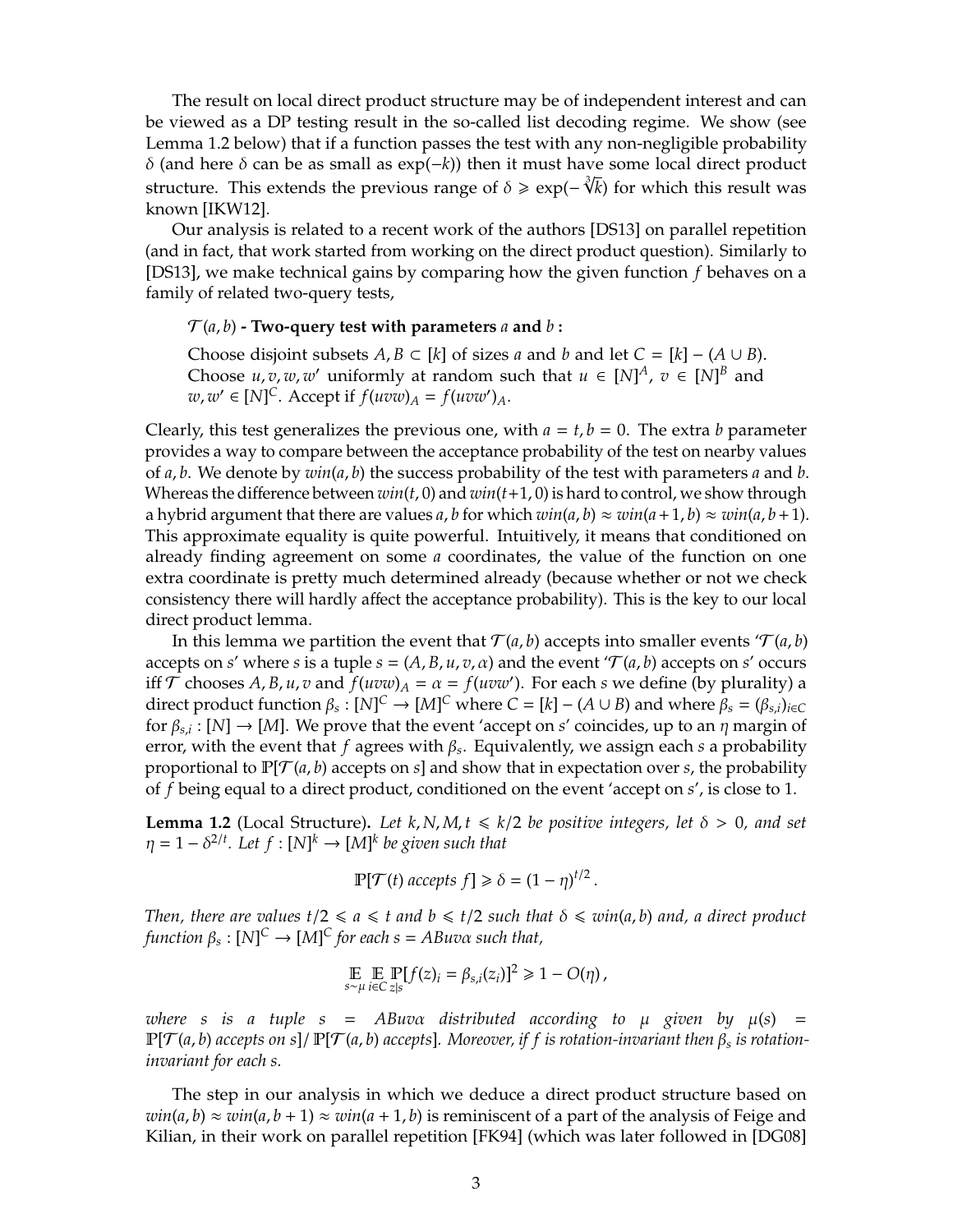<span id="page-3-1"></span>for obtaining a direct product testing result). However, the quantities studied in [\[FK94\]](#page-10-5) are more like *win*(*a*, 1) and *win*(*a*, 0) which are very hard to relate, and in particular, the relationship proven in [\[FK94\]](#page-10-5) has an additive and not multiplicative error. This limits the [\[FK94,](#page-10-5) [DG08\]](#page-10-3) analysis to values of δ that are polynomial in *k* and not exponential.

We remark that there is one interesting aspect in which the result of [\[IKW12\]](#page-11-1) is more powerful than our lemma. [\[IKW12\]](#page-11-1) show that conditioned on the test accepting, the probability of *f* agreeing with a direct product is 1 − poly(δ), whereas in our lemma it is only  $1 - O(\eta) = 1 - O(\delta^{2/t})$ . The stronger conclusion allows them to lift their DP testing result into a PCP construction, and also to extend the local structure to a global structure by adding another query to the test (getting a "Z-test").

Finally, we mention that a well-studied variant of the direct product test is one that randomly permutes the entries of *x* before querying *f*, and then permutes back the answer. This twist is essentially equivalent to forcing the given *f* to be itself permutation invariant, in that  $f(\sigma x) = \sigma f(x)$ . Our results immediately extend to this test, and we describe this in [Section 2.2.](#page-4-0)

### **Related Work**

Goldreich and Safra pioneered the study of direct product tests as a combinatorial alternative to low degree tests, potentially leading to constructions of PCPs [\[GS97\]](#page-11-2). They √ proved an analog of [Theorem 1.1](#page-1-2) for a derandomized test, and for  $t = \sqrt{k}$ . The two query test above<sup>[3](#page-3-0)</sup> was analyzed in [\[DR06\]](#page-10-1) for  $t = k^{2/3}$ , where it was used for a PCP construction. Further work was done in [\[DG08,](#page-10-3) [IKW12\]](#page-11-1) on the list decoding regime, but always with intersection size *t* that is some polynomial fraction of *k*. As already mentioned, for such intersection parameters the conclusion  $f(x) = g(x)$  cannot be expected for any non-negligible fraction of the domain and must be weakened to agreement of *f*(*x*) and  $q(x)$  on 'most of their coordinates'.

A very recent application of our [Theorem 1.1](#page-1-2) is in the study of direct sum testing [\[DDG](#page-10-6)<sup>+</sup>13]. The *k*-fold direct *sum* of a (Boolean, i.e.  $M = 2$ ) function  $q : [N] \rightarrow \{0, 1\}$  is a function  $g^{(\oplus k)}$  that maps to each *k*-tuple  $x_1, \ldots, x_k$  a single bit  $\sum_i g(x_i) \mod 2$ . This has the extra feature of maintaining the alphabet size, a desirable feature for PCP constructions, that is usually achieved by an additional alphabet-reduction step. It was shown in  $[DDG^+13]$  $[DDG^+13]$ , that a certain natural three query test distinguishes between direct sums and functions that are far from direct sums. The proof is by reduction to the direct product question, and then invoking our main theorem. The high sensitivity of the XOR function to even one bit-flip requires the stronger notion of exact agreement rather than an approximate agreement.

We remark that the work of [\[IKW12\]](#page-11-1) also contained a very elegant derandomization for the DP test. It would be very interesting to see if that construction can be strengthened to give a tester as in our [Theorem 1.1,](#page-1-2) but derandomized. This could potentially lead to a PCP construction that requires no alphabet reduction step.

#### **Organization**

We begin with some preliminaries and a quick discussion of the rotation-invariant version of the direct product test. We prove [Lemma 1.2](#page-2-0) in [Section 3](#page-5-0) and then [Theorem 1.1](#page-1-2) in [Section 4.](#page-8-0) In the appendix we add some treatment of the direct product test for sets instead of tuples [\(Section A\)](#page-11-3), and of the relationship to parallel repetition [\(Section B\)](#page-12-0).

<span id="page-3-0"></span><sup>3</sup>To be precise, [\[DR06\]](#page-10-1) analyzed a smooth version of this test, where the intersection size is *t* in expectation.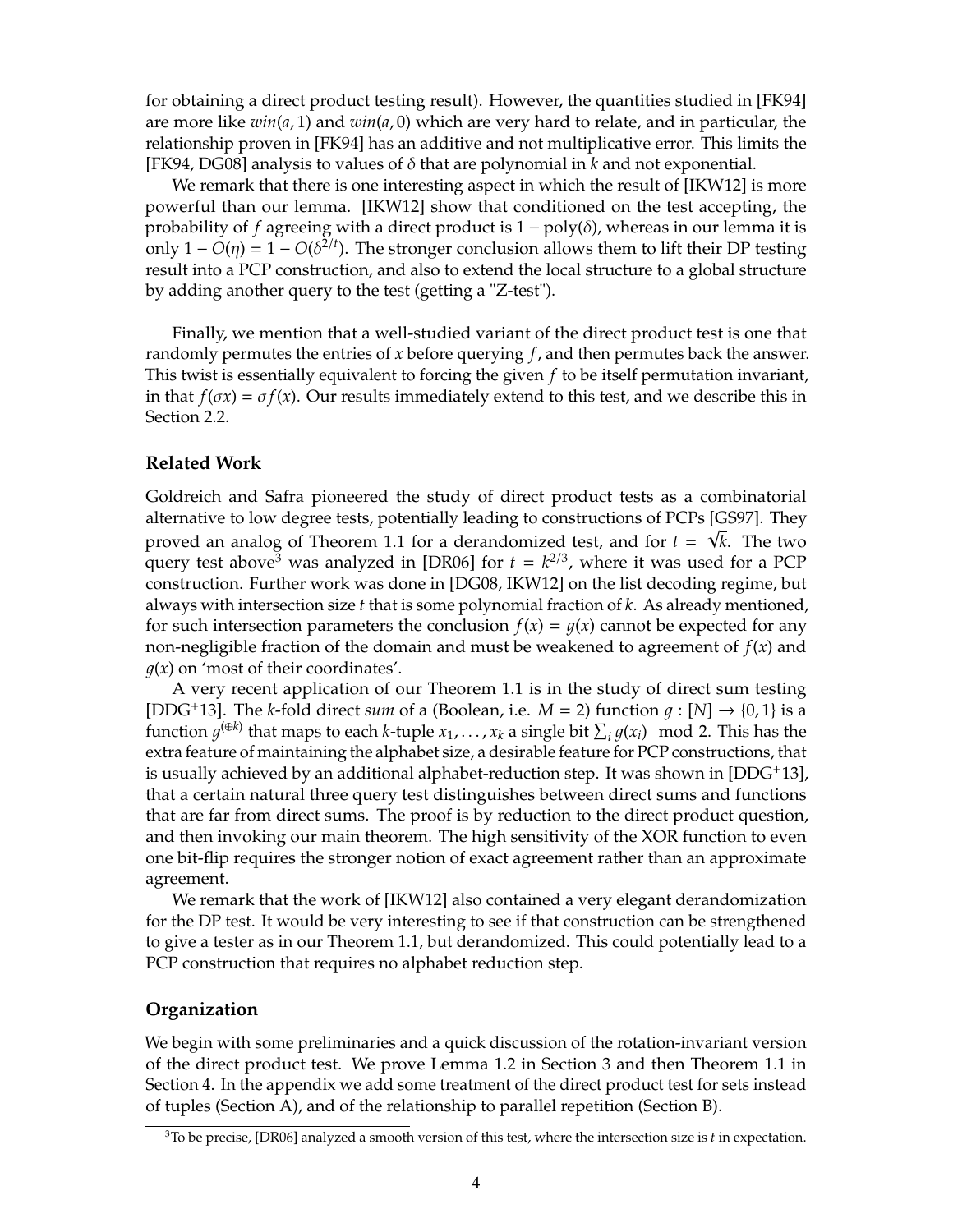### **2 Preliminaries**

#### **2.1 Notation**

We represent a mapping of  $[N]^k$  to  $[M]^k$  by a function  $f: [N]^k \times [M]^k \to \mathbb{R}_{\geqslant 0}$  such that  $z \mapsto \alpha$  then  $f(z; \alpha) = 1$  and  $f(z, \beta) = 0$  for all  $\beta \neq \alpha$ . More generally, we consider functions  $f: [N]^k \times [M]^k \to \mathbb{R}_{\geqslant 0}$  such that for each  $z \in [N]^k$ ,  $\sum_{\alpha \in [M]^k} f(z; \alpha) = 1$ . These represent randomized mappings. For any  $z \in [N]^k$  we let  $f(z)$  be the random variable that equals  $\alpha$ with probability  $f(z; \alpha)$ .

For a string  $z \in [N]^k$  and a subset  $A \subset [k]$  we denote  $z_A \in [N]^A$  the substring obtained by restricting *z* to the coordinates of *A*. Given  $u \in [N]^A$ ,  $v \in [N]^B$ ,  $w \in [N]^C$  we denote  $z = uvw$  the string in  $[N]^k$  obtained by concatenating  $u, v, w$  appropriately, so that  $z_A = u$ ,  $z_B = v$ ,  $z_C = w$ . For a partition  $[k] = A \cup B \cup C$  denote

$$
f(u,v,\star;\alpha,\star,\star)=\mathop{\mathbb{E}}_{w}\sum_{\beta,\gamma}f(u,v,w;\alpha,\beta,\gamma)
$$

where the implicit dependence on *A*, *B*, *C* is in that  $(u, \alpha) \in ([N] \times [M])^A$ ,  $(v, \beta) \in ([N] \times [M])^B$ and  $(w, \gamma) \in ([N] \times [M])^C$ . We interpret this quantity as the probability of selecting a random  $w$  and having  $f(u,v,w)$  output an answer in  $[M]^k$  that is equal to  $\alpha$  on the coordinates of  $A.$ 

Denote

$$
win(a, b) = \mathop{\mathbb{E}}_{A, B} \mathop{\mathbb{E}}_{u, v} \sum_{\alpha} f(u, v, \star; \alpha, \star \star)^2
$$

where the expectation is over all disjoint sets *A*, *B* with  $|A| = a$  and  $|B| = b$ .

**Proposition 2.1.** *The quantity win(a, b) is the acceptance probability of*  $\mathcal{T}(a, b)$ *.* 

*Proof.* The proof follows by definition: for any *u*, *v*, the quantity  $\sum_{\alpha} f(u, v, \star; \alpha, \star, \star)^2$  is the probability of selecting *w*, *w*' at random and then selecting  $\beta$ ,  $\beta'$  and then accepting if there is some  $\alpha$  such that  $\beta_A = \alpha = \beta'$ *A* .

#### <span id="page-4-0"></span>**2.2 Rotation Invariance**

The direct product test we described in the introduction has a well-studied "rotationinvariant" version, which is more relevant when testing that  $f = g \times \cdots \times g$ , i.e. that *f* is the *k*-fold direct product of some  $g : [N] \rightarrow [M]$  with itself.

For a permutation  $\sigma : [k] \to [k]$  and a string  $x \in X^k$  let  $\sigma x$  be the string  $x_{\sigma(1)}, \ldots, x_{\sigma(k)}$ .

#### $T_{rot}(t)$  - rotation-invariant two-query test with intersection  $t$

Choose  $A \subset [k]$  of size *t*. Choose  $x, y \in [N]^k$  uniformly at random, conditioned on  $x_A = y_A$ . Choose a random permutation  $\sigma : [k] \rightarrow [k]$ . Accept iff  $f(x)_A =$  $(\sigma^{-1} f(\sigma y))_A$ .

For any function  $f: [N]^k \times [M]^k \to \mathbb{R}_{\geqslant 0}$ , the "symmetrized" version of  $f$  is defined as  $f_{sym}:[N]^k\times [M]^k\rightarrow \mathbb{R}_{\geqslant 0}$  given by

$$
f_{sym}(x;\alpha) = \mathop{\mathbb{E}}_{\sigma} f(\sigma x;\sigma\alpha)
$$

It is not hard to see that  $f_{sym}$  is "rotation invariant" : for every  $\sigma$  and  $x$ ;  $\alpha$   $f_{sym}(x;\alpha)$  = *fsym*(σ*x*; σα). Moreover, the success of *fsym* in the original DP test is equal to the success of *f* in the rotation invariant test. Thus, we can deduce for example from [Theorem 1.1](#page-1-2) that *fsym* is close to a direct product that is rotation-invariant, and this implies the closeness of *f* to the same direct product.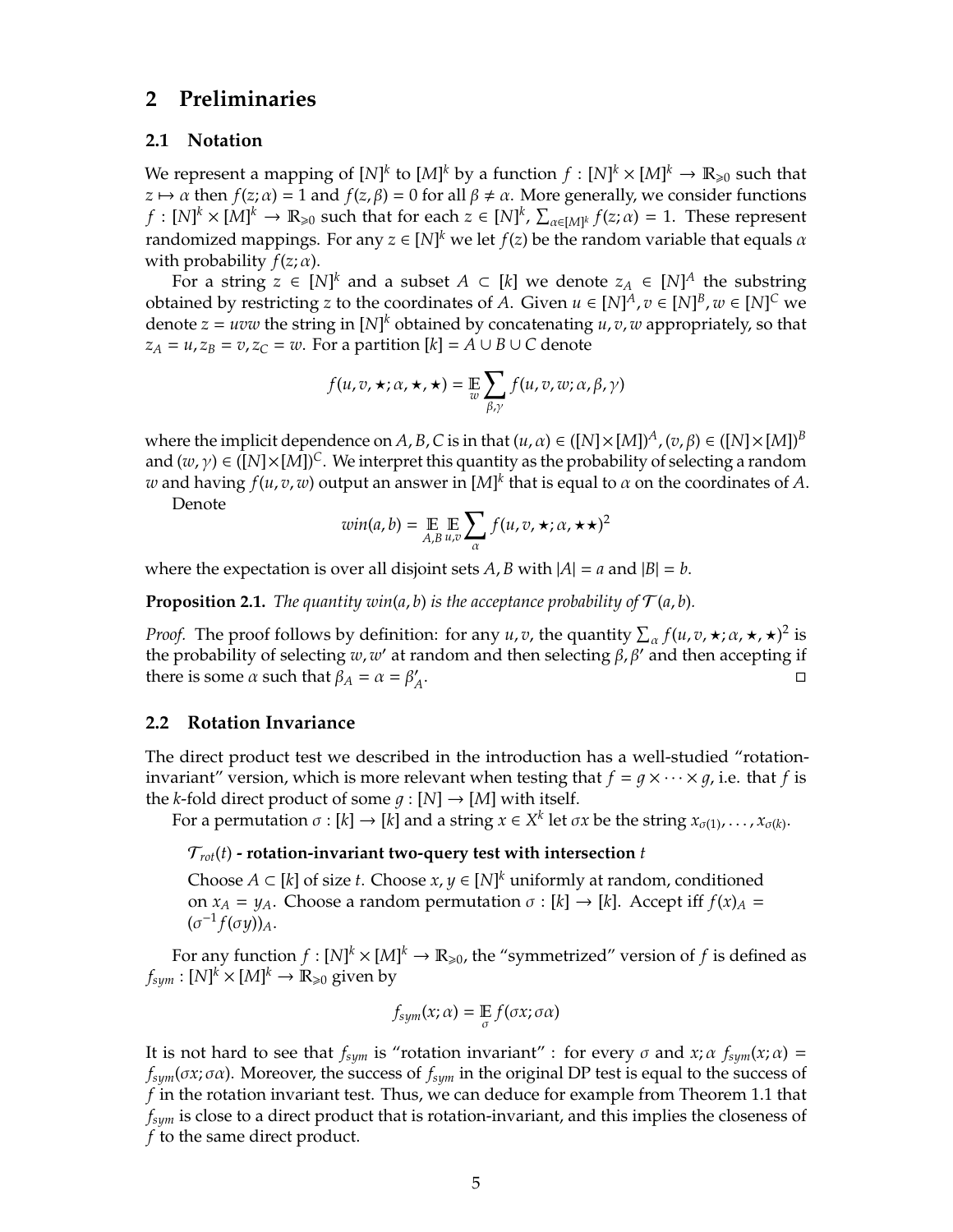### <span id="page-5-0"></span>**3 Local Structure**

In this section we prove [Lemma 1.2.](#page-2-0) So assume *f* is given such that  $win(t, 0) \ge \delta$ , and let 1 –  $\eta = \delta^{2/t}$ .

### **3.1 A Potential Function Argument**

We first find values *a*, *b* for which  $win(a, b + 1) \approx win(a, b) \approx win(a + 1, b)$ . We prove,

<span id="page-5-1"></span>**Lemma 3.1.** *There are values t*/2  $\le a \le t$  *and b*  $\le t/2$ *, such that*  $\delta \le win(a, b)$  *and such that* 

$$
(1 - \eta) \le \frac{win(a, b)}{win(a, b + 1)} \le 1 \qquad and \qquad (1 - \eta) \le \frac{win(a + 1, b)}{win(a, b + 1)} \le 1
$$

First, we show a generic monotonicity property of the value *win*(*a*, *b*). This property is very useful, and is the main reason to consider  $\mathcal{T}(a, b)$  instead of  $\mathcal{T}(t)$ , as there is no direct way to compare  $\mathcal{T}(t)$  and  $\mathcal{T}(t+1)$ .

<span id="page-5-2"></span>**Proposition 3.2** (Monotonicity)**.** *Suppose a* + *b* < *k. Then*

$$
win(a, b + 1) \geq win(a + 1, b)
$$

*and*

$$
win(a, b + 1) \geq win(a, b).
$$

*Proof.* For a tuple  $\tau = (A, B, i, u, v, \alpha)$  where  $|A| = a$ ,  $|B| = b$  and  $A \cap B = \phi$  and  $u \in [N]^A$ ,  $v \in A$ [*N*]<sup>*B*</sup> and  $\alpha \in [M]^A$ , we denote

<span id="page-5-3"></span>
$$
\forall x \in [N], \beta \in [M] \qquad h_{\tau}(x, \beta) = f(ux, v, \star; \alpha\beta, \star, \star). \tag{3.1}
$$

and define

<span id="page-5-4"></span>
$$
T(\tau) = \mathop{\mathbb{E}}_x h_\tau(x, \star)^2, \quad I(\tau) = \mathop{\mathbb{E}}_x \sum_{\beta} h_\tau(x, \beta)^2, \quad K(\tau) = (\mathop{\mathbb{E}}_x h_\tau(x, \star))^2.
$$
 (3.2)

Let  $h_{\tau}(x, \star) = \sum_{\beta} h_{\tau}(x, \beta)$ . Now

$$
win(a, b+1) = \mathop{\mathbb{E}}_{A, B, \{i\}} \mathop{\mathbb{E}}_{uv} \sum_{\alpha} \mathop{\mathbb{E}}_{x} h_{\tau}(x, \star)^2 = \mathop{\mathbb{E}}_{A, B, \{i\}} \mathop{\mathbb{E}}_{uv} \sum_{\alpha} T(\tau) \tag{3.3}
$$

$$
win(a+1,b) = \mathop{\mathbb{E}}_{A,B,\{i\}} \mathop{\mathbb{E}}_{uv} \sum_{\alpha} \mathop{\mathbb{E}}_{x} \sum_{\beta} h_{\tau}(x,\beta)^2 \qquad \qquad = \mathop{\mathbb{E}}_{A,B,\{i\}} \mathop{\mathbb{E}}_{uv} \sum_{\alpha} I(\tau) \qquad (3.4)
$$

$$
win(a,b) = \mathop{\mathbb{E}}_{A,B,\{i\}} \mathop{\mathbb{E}}_{uv} \sum_{\alpha} (\mathop{\mathbb{E}}_{x} h_{\tau}(x,\star))^2 = \mathop{\mathbb{E}}_{A,B,\{i\}} \mathop{\mathbb{E}}_{uv} \sum_{\alpha} K(\tau) \tag{3.5}
$$

where the expectations are over all uniformly chosen disjoint sets *A*, *B* of size *a*, *b* uniformly chosen  $i \notin A \cup B$ , and  $u \in [N]^A$ ,  $v \in [N]^B$ ,  $\alpha \in [M]^A$ . We will show that for each  $\tau = (A, B, i, u, v, \alpha)$ 

 $T(\tau) \geq I(\tau)$  and  $T(\tau) \geq K(\tau)$ .

Indeed, for any non-negative function  $h : [N] \times [M] \rightarrow \mathbb{R}_{\geq 0}$ , (here we also denote  $h(x, \star) = \sum_{\beta} h(x, \beta)$ :

$$
\mathop\mathbb{E}_x h(x,\star)^2 \geq \mathop\mathbb{E}_x \sum_\beta h(x,\beta)^2
$$

which means that  $T(\tau) \geq I(\tau)$  so  $win(a, b + 1) \geq win(a + 1, b)$ . Also, due to Cauchy-Schwarz,

$$
\mathop{\mathbb{E}}_x h(x,\star)^2 \geqslant (\mathop{\mathbb{E}}_x h(x,\star))^2
$$

which means that  $T(\tau) \ge K(\tau)$  so  $win(a, b + 1) \ge win(a, b)$ .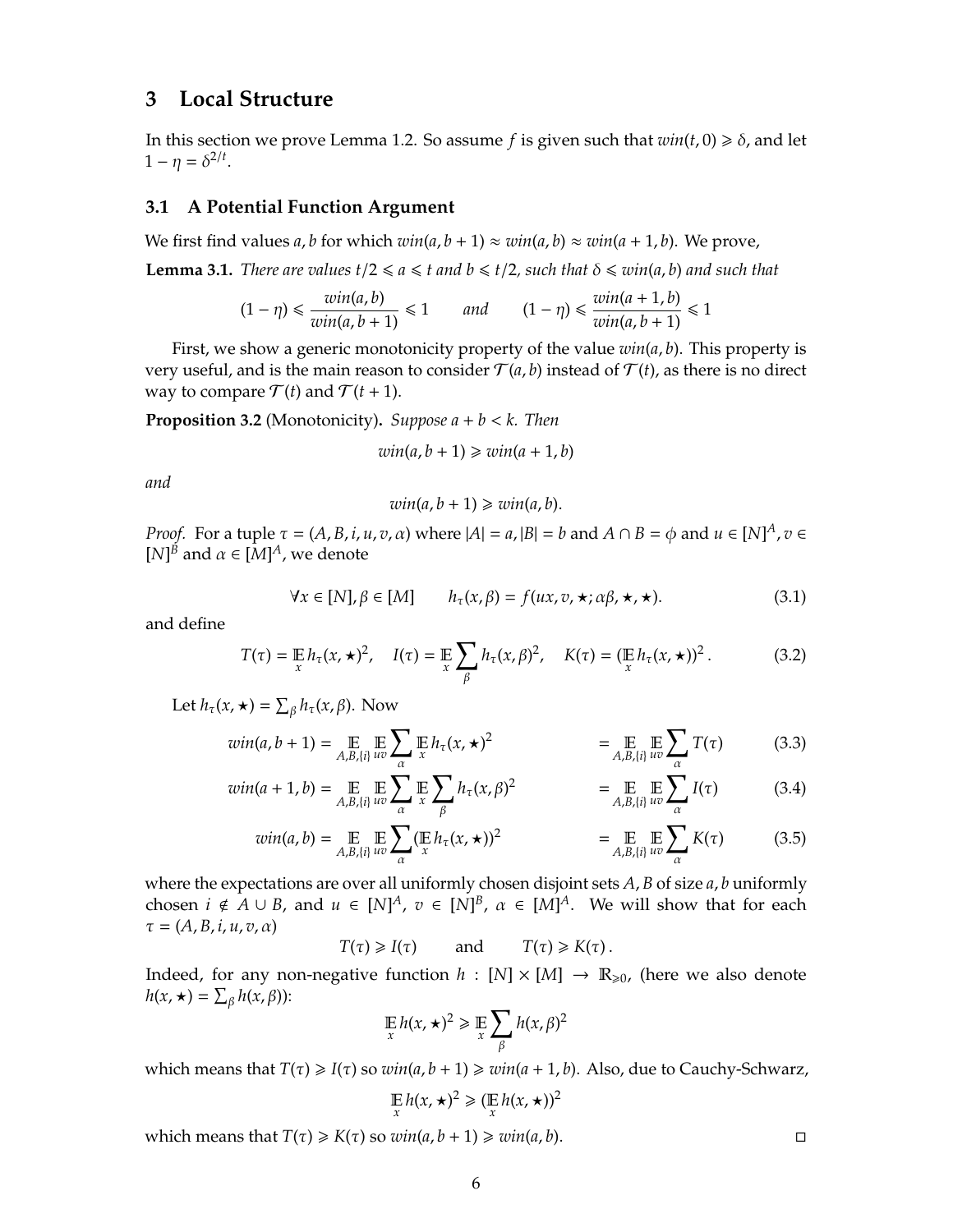Using this monotonicity we can now easily prove [Lemma 3.1,](#page-5-1)

*Proof.* The two upper bounds are immediate from [Proposition 3.2](#page-5-2) for all values of *a*, *b*. For the lower bounds, we run a hybrid argument. Fix  $(a_0, b_0)$  to equal  $(t, 0)$ . Inductively set  $(a_{i+1}, b_{i+1}) = (a_i - 1, b_i + 1)$  or  $(a_{i+1}, b_{i+1}) = (a_i, b_i + 1)$  whichever maximizes  $win(a_{i+1}, b_{i+1})$ . By [Proposition 3.2](#page-5-2) the sequence *win*(*a<sup>i</sup>* , *bi*) is non-decreasing with *i* (and in particular, each *win*(*a<sup>i</sup>* , *bi*) is at least δ). However, the multiplicative increase from step *i* to *i* + 1 cannot exceed

$$
\frac{win(a_{i+1}, b_{i+1})}{win(a_i, b_i)} > (1 - \eta)^{-1}
$$

for more than *t*/2 steps because  $win(a_i, b_i) \le 1$ .

### **3.2 Local Direct Product**

With the values  $a, b$  in hand, we can complete the proof of [Lemma 1.2.](#page-2-0) For a tuple  $\tau = (A, B, i, u, v, \alpha)$  recall the definition of  $h_{\tau}$  from [\(3.1\)](#page-5-3) and define

$$
\forall x \in [N] \qquad \beta_{\tau}(x) = \operatorname{argmax}_{\beta} h_{\tau}(x, \beta). \tag{3.6}
$$

Also recall the definition of  $I(\tau)$ ,  $T(\tau)$ ,  $K(\tau)$  from [\(3.2\)](#page-5-4)

$$
K(\tau) = (\mathop{\mathbb{E}}_{x} h_{\tau}(x, \star))^2, \quad I(\tau) = \mathop{\mathbb{E}}_{x} \sum_{\beta} h_{\tau}(x, \beta)^2, \quad T(\tau) = \mathop{\mathbb{E}}_{x} h_{\tau}(x, \star)^2
$$

and we add

$$
D(\tau)=(\mathop{\mathbb{E}}_{x}h_{\tau}(x,\beta(x)))^{2}.
$$

<span id="page-6-0"></span>Define a distribution *ν* over tuples by  $v(\tau) = \frac{T(\tau)}{\nabla T(\tau)}$  $\frac{T(t)}{\sum_{\tau} T(\tau)}$ . [Lemma 1.2](#page-2-0) will follow directly from **Proposition 3.3.** *If*  $\mathbb{E}_{\tau \sim \nu} \frac{I(\tau)}{T(\tau)}$  $\frac{I(\tau)}{T(\tau)}$  ≥ 1 − η and  $\mathbb{E}_{\tau \sim \nu} \frac{K(\tau)}{T(\tau)}$  $\frac{K(\tau)}{T(\tau)}$  ≥ 1 − η then  $\mathbb{E}_{\tau \sim \nu} \frac{D(\tau)}{T(\tau)}$  $\frac{D(\tau)}{T(\tau)} \geq 1 - 8\eta.$ *Proof of [Lemma 1.2](#page-2-0) from [Proposition 3.3.](#page-6-0)* Observe that

$$
\mathop{\mathbb{E}}_{\tau \sim \nu} \frac{I(\tau)}{T(\tau)} = \sum_{\tau} \nu(\tau) \frac{I(\tau)}{T(\tau)} = \sum_{\tau} \frac{T(\tau)}{\sum_{\tau'} T(\tau')} \cdot \frac{I(\tau)}{T(\tau)} = \frac{\sum_{\tau} I(\tau)}{\sum_{\tau'} T(\tau')} = \frac{win(a+1,b)}{win(a,b+1)}
$$

and similarly

$$
\mathop{\mathbb{E}}_{\tau \sim \nu} \frac{K(\tau)}{T(\tau)} = \frac{\sum_{\tau} K(\tau)}{\sum_{\tau} T(\tau)} = \frac{win(a, b)}{win(a, b + 1)}.
$$

We already know from [Lemma 3.1](#page-5-1) that the two ratios above are at least  $1 - \eta$ . So the assumption of the proposition holds. As for the conclusion, the proposition asserts that

$$
\mathop{\mathbb{E}}_{\tau \sim \nu} \frac{D(\tau)}{T(\tau)} = \frac{\sum_{\tau} D(\tau)}{\sum_{\tau} T(\tau)} \geq 1 - 8\eta
$$

which implies

$$
(1-8\eta)^{-1}\sum_{\tau}D(\tau)\geq \sum_{\tau}T(\tau)\geq \sum_{\tau}K(\tau)
$$

where the second inequality follows from [Proposition 3.2.](#page-5-2) Equivalently, by similar arguments we get Eτ∼<sup>µ</sup> *D*(τ)  $\frac{D(\tau)}{K(\tau)}$  ≥ 1 − 8η for  $\mu(\tau) = \frac{K(\tau)}{\sum_{\tau'} K(\tau)}$  $\frac{K(\tau)}{\sum_{\tau'} K(\tau')}$ . One can check that  $\frac{D(s,i)}{K(s,i)}$  =  $\mathbb{P}_{z|s}[f(z)_i = \beta_{s,i}(z_i)]$ , and it remains to verify that the definition of  $\mu$  here coincides with the definition in [Lemma 1.2:](#page-2-0)

$$
\frac{\mathbb{P}[\mathcal{T}(a,b) \text{ accepts on } s]}{\mathbb{P}[\mathcal{T}(a,b) \text{ accepts}]} = \frac{\mathbb{P}[ABiuv] \cdot K(ABiuv\alpha)}{\mathbb{E}_{ABiuv} K(ABiuv\alpha)} = \frac{K(\tau)}{\sum_{\tau'} K(\tau')} \qquad \Box
$$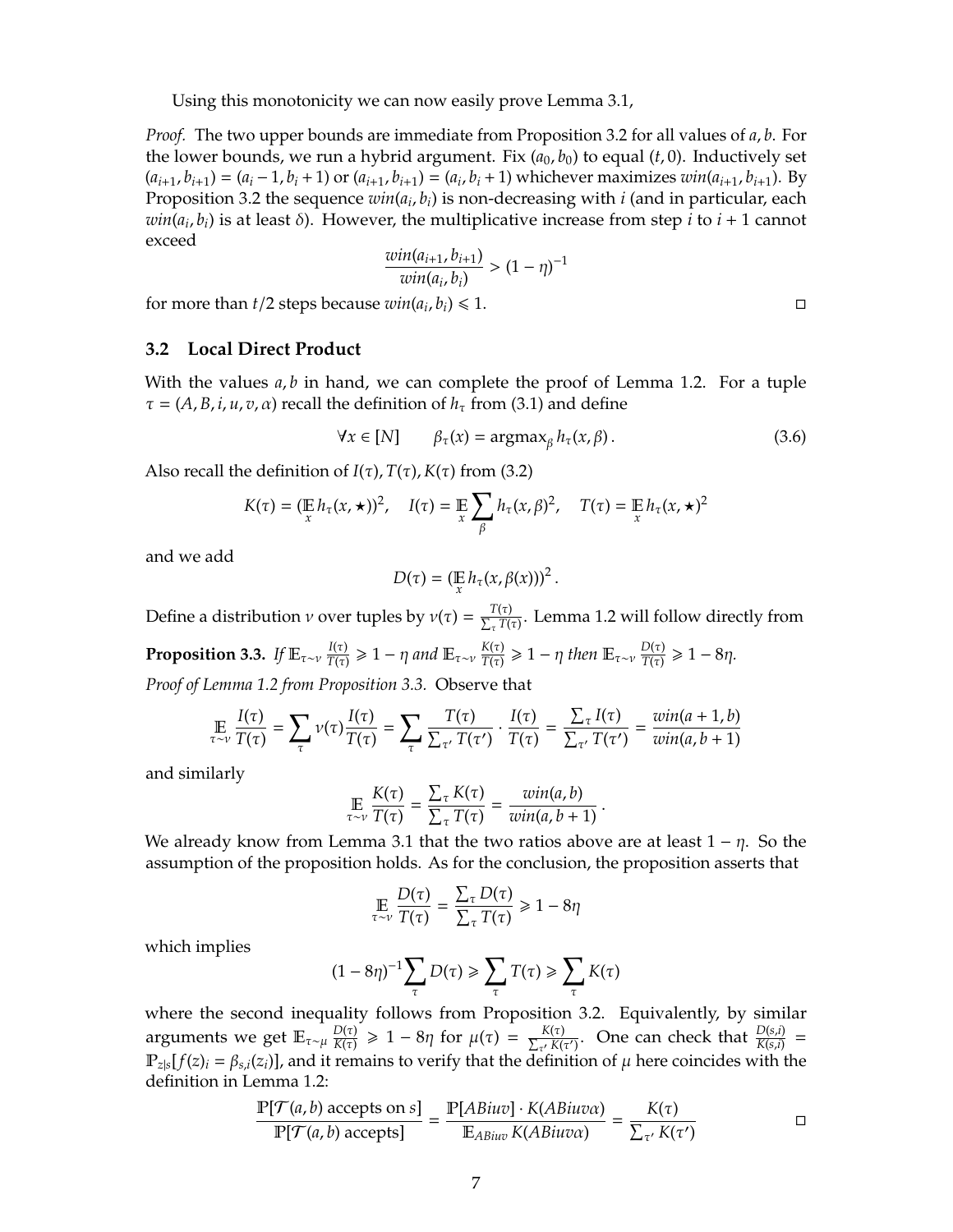*Proof.* (of [Proposition 3.3\)](#page-6-0) Let  $1 - \eta(\tau) = \frac{1}{2}$  $\frac{1}{2}\left(\frac{I(\tau)}{T(\tau)}\right)$  $\frac{I(\tau)}{T(\tau)} + \frac{K(\tau)}{T(\tau)}$  $\frac{K(\tau)}{T(\tau)}$ ), so that  $\mathbb{E}_{\tau} \, \eta(\tau) \leqslant \eta.$  Observe that *I*(τ)  $\frac{I(\tau)}{T(\tau)} \geq 1 - 2\eta(\tau)$  and  $\frac{K(\tau)}{T(\tau)} \geq 1 - 2\eta(\tau)$ . We now rely on the following lemma, plugging in *h* = *h*<sub>τ</sub>, to deduce  $\frac{D(\tau)}{T(\tau)}$  ≥ (1 − 2η(τ))(1 −  $\frac{2\eta(\tau)}{1-2\eta(\tau)}$ )<sup>2</sup> ≥ 1 − 8η(τ). Taking expectation over τ (according to  $\nu$ ) completes the proof.

**Lemma 3.4.** *Let h* : [N]  $\times$  [M]  $\rightarrow$  R<sub> $\geq$ 0 *and*  $\eta \geq 0$  *be such that*</sub>

<span id="page-7-0"></span>
$$
(1 - \eta) \mathop{\mathbb{E}}_{x} h(x, \star)^2 \leq \mathop{\mathbb{E}}_{x} \sum_{\beta} h(x, \beta)^2
$$
 (3.7)

*and*

<span id="page-7-1"></span>
$$
(1 - \eta) \mathop{\mathbb{E}}_{x} h(x, \star)^2 \le (\mathop{\mathbb{E}}_{x} h(x, \star))^2
$$
\n(3.8)

*Then, letting β(x)* =  $\text{argmax}_{\beta} h(x, \beta)$ *,* 

$$
(\mathop{\mathbb{E}}_x h(x,\beta(x)))^2 \geq (1-\eta)(1-\frac{\eta}{1-\eta})^2 \mathop{\mathbb{E}}_x h(x,\star)^2.
$$

*Proof.* Define  $p(x) = h(x, \beta(x))/h(x, \star)$ . From [\(3.7\),](#page-7-0)

$$
\sum_{x} p(x)h(x,\star)^2 = \sum_{x} \max_{\beta} h(x,\beta) \sum_{\beta} h(x,\beta) \ge \sum_{x,\beta} h(x,\beta)^2 \ge (1-\eta) \sum_{x} h(x,\star)^2
$$

and rearranging,

<span id="page-7-2"></span>
$$
\sum_{x} h(x, \star)^2 (1 - p(x)) \le \eta \sum_{x} h(x, \star)^2 \tag{3.9}
$$

So according to the distribution given by  $\mathbb{P}(x) = \frac{h(x, \star)^2}{\sum h(x, \star)}$  $\frac{h(x, \star)^2}{\sum_{x} h(x, \star)^2}$  the expectation of 1 − *p* is small. Next, let  $\bar{h} = \mathbb{E}_x h(x, \star)$  and write

<span id="page-7-3"></span>
$$
\mathbb{E}\left(h(x,\star)-\bar{h}\right)^2 = \mathbb{E}\left[h(x,\star)^2 - 2\bar{h}h(x,\star) + \bar{h}^2\right] = \mathbb{E}\left[h(x,\star)^2 - \bar{h}^2\leq \eta\mathbb{E}\left[h(x,\star)^2\right] \right] \tag{3.10}
$$

where the inequality at the end is from [\(3.8\).](#page-7-1) Next,

<span id="page-7-4"></span>
$$
\bar{h} \sum_{x} h(x, \star)(1 - p(x)) = \sum_{x} (\bar{h} - h(x, \star))h(x, \star)(1 - p(x)) + \sum_{x} h(x, \star)^2(1 - p(x)) \tag{3.11}
$$

The second term is immediately bounded by  $\eta \sum_{x} h(x, \star)^2$  by [\(3.9\).](#page-7-2) We bound the first term using Cauchy Schwarz to get

$$
\left(\sum_{x}(\bar{h}-h(x,\star))^2\right)^{1/2}\left(\sum_{x}h(x,\star)^2(1-p(x))^2\right)^{1/2}\leq \eta\sum_{x}h(x,\star)^2
$$

where we have used [\(3.10\)](#page-7-3) and again [\(3.9\)](#page-7-2) (and using  $1 - p(x) \le 1$ ).

Plugging  $\sum_x h(x, \star)^2 \leq \frac{\bar{h}}{1-\eta} \sum_x h(x, \star)$  (from [\(3.8\)\)](#page-7-1) into [\(3.11\)](#page-7-4) and dividing by  $\bar{h}$  gives

$$
\mathop{\mathbb{E}}_x[h(x,\star)-h(x,\beta(x))] \leq \frac{\eta}{1-\eta}\mathop{\mathbb{E}}_xh(x,\star)
$$

Finally, by rearranging and squaring we get

$$
(\mathop\mathbb{E}_x h(x,\beta(x)))^2 \geq (1-\frac{\eta}{1-\eta})^2(\mathop\mathbb{E}_x h(x,\star))^2 \geq (1-\eta)(1-\frac{\eta}{1-\eta})^2\mathop\mathbb{E}_x h(x,\star)^2.
$$

where the second inequality is from  $(3.8)$ .

Finally, we note that if *f* is rotation-invariant then for every *s* = *ABuv*α it is easy to see that for every *i*,  $i' \notin A \cup B$ ,  $\beta_{s,i} = \beta_{s,i'}$  because for each  $x$ ,  $\beta_{s,i}(x)$  is the most popular  $\beta$  among all *z*|s with  $z_i = x$ . But permuting each *z* so that *i* and *i*' are swapped (this does not change *z*|*s*) and implies that this equals  $\beta_{s,i'}(x)$ .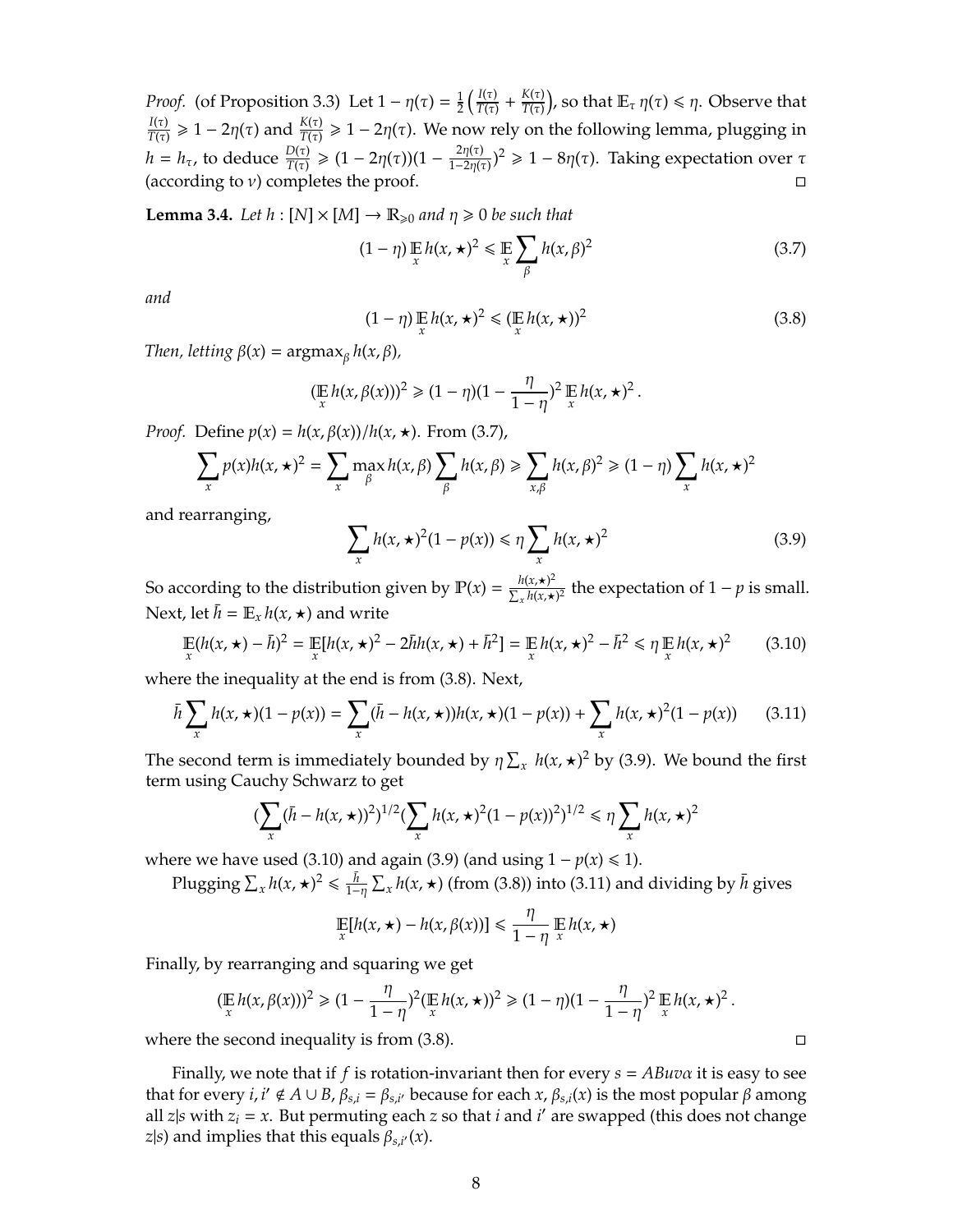# <span id="page-8-0"></span>**4 Global Direct Product**

In this section we prove [Theorem 1.1.](#page-1-2) We now assume that the function *f* passes the test with probability  $\delta \geq 1 - \varepsilon$  for some small  $\varepsilon > 0$ , i.e.  $win(t, 0) > 1 - \varepsilon$ . We first show in [Lemma 4.1](#page-8-1) that the high winning probability implies that for nearly all of *ABuv* there is really only one  $\alpha$  responsible for almost all of the winning probability, and so we get a version of [Lemma 1.2](#page-2-0) that does not involve  $\mu$ . We then proceed to prove [Theorem 1.1](#page-1-2) from [Lemma 4.1](#page-8-1) by averaging arguments: we show that the local functions on each *ABuv* must agree with each other essentially by arguing that a random element that sits in both *ABuv* and *A'B'u'v'* must agree with both functions. This gives rise to one global function.

Let *t*/2  $\le a \le t$  and *b*  $\le t/2$  be the values guaranteed by [Lemma 1.2,](#page-2-0) and let  $\eta = 1 - \delta^{2/t}$ and observe that  $\eta = \Theta(\varepsilon/t)$ . Throughout this section we refer to *ABuva* implicitly assuming that *A*, *B* are disjoint of sizes *a*, *b* respectively, and that  $u \in [N]^A$ ,  $v \in [N]^B$ ,  $\alpha \in [M]^A$ . We first prove

<span id="page-8-1"></span>**Lemma 4.1.** *For each A, B, u, v there is a direct product function*  $\beta_{ABuv} : [N]^C \to [M]^C$  *(where*  $C = [k] \setminus (A \cup B)$ *), such that* 

$$
\mathop{\mathbb{E}}_{A,B,u,v}\mathop{\mathbb{P}}_{D,w}[f(uvw)_D = \beta_{ABuv}(w_D)] \ge 1 - O(\varepsilon)
$$

*where*  $D \subset C$  *is a random subset of size t.* 

The difference between this statement and the conclusion of [Lemma 1.2](#page-2-0) is in that here the average is over all uniform  $A$ ,  $B$ ,  $u$ ,  $v$  and there is no dependence on  $\mu$ , and in that the local direct product functions are independent of  $\alpha$ .

*Proof.* From [Lemma 1.2](#page-2-0) we have

$$
\mathop{\mathbb{E}}_{s=ABu\sigma\sim\mu}\mathop{\mathbb{E}}_{i\notin A\cup B}\mathop{\mathbb{P}}_{z|s}[f(z)_i\neq \beta_\tau(z_i)]\leq O(\eta)\,.
$$

For any  $D \subset C$ ,  $|D| = t$ , we now do a simple union bound writing  $\sum_{i \in D} P_{z|s}[f(z)_i \neq \beta_{s,i}(z_i)] \geq$  $\mathbb{P}_{z|s}[f(z)_i \neq \beta_{s,i}(z_i) \text{ for some } i \in D]$ , and get

$$
\sum_{s}\mu(s)\Pr_{D;\,z|s}[f(z)_D\neq\beta_s(z_D)]\leq O(t\eta)\leq O(\varepsilon)
$$

where  $β_s(z_D)$  is short for  $(β_{s,i}(z_i))_{i \in D}$ . Taking complements we get

$$
\mathop{\mathbb{E}}_{s \sim \mu} \mathop{\mathbb{P}}_{D; z|s} [f(z)_D = \beta_s(z_D)] \geq 1 - O(\varepsilon).
$$
 (4.1)

Plugging in  $\mu(s) = \mathbb{P}[\mathcal{T}(a, b, c + 1)$  accepts on  $s]/\mathbb{P}[\mathcal{T}(a, b, c + 1)$  accepts] into this, and multiplying by  $\mathbb{P}[\mathcal{T}(a, b, c+1) \text{ accepts}] \geq 1 - \varepsilon$  we get (keeping  $s = ABuv\alpha$  and letting 'win with  $\alpha'$  be the event that  $\mathcal{T}(a, b, c + 1)$  accepts with  $f(uvw)_A = \alpha = f(uvw')_A$ 

<span id="page-8-3"></span>
$$
\mathop{\mathbb{E}}_{ABuv} \sum_{\alpha} \mathbb{P}[\text{win with } \alpha \mid ABuv] \cdot \mathop{\mathbb{P}}_{D; z \mid s} [f(z)_D = \beta_s(z_D)] \ge 1 - O(\varepsilon). \tag{4.2}
$$

We now claim that  $\mathbb{P}[\mathcal{T}(a, b, c+1) \text{ accepts}] \geq 1 - \varepsilon$  implies

<span id="page-8-2"></span>
$$
\sum_{ABuv} \sum_{\alpha \neq \alpha_{max}} \mathbb{P}[\mathcal{T}(a, b, c+1) \text{ accepts on } s = ABuv\alpha] \leq 2\varepsilon \tag{4.3}
$$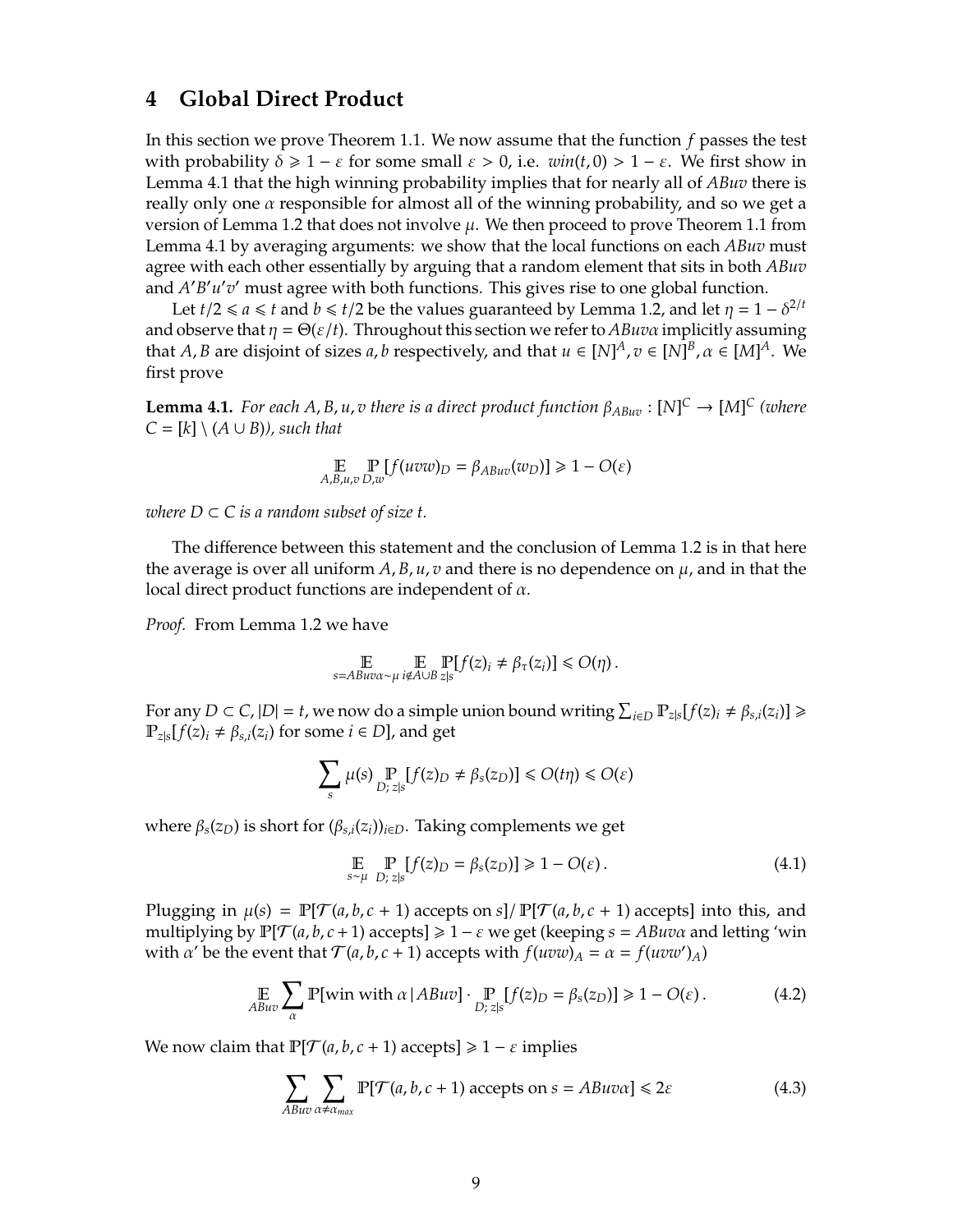where  $\alpha_{max} = \text{argmax}_{\alpha} \mathbb{P}[\text{win with } \alpha | ABuv]$ . Indeed, write

$$
1 - \varepsilon_{ABuv} = \sum_{\alpha} \mathbb{P}[\text{win with } \alpha | ABuv] = \sum_{\alpha} f(u, v, \star; \alpha, \star, \star)^2
$$
  
\$\leqslant \sum\_{\alpha} f(u, v, \star; \alpha, \star, \star) \cdot \max\_{\alpha} f(u, v, \star; \alpha, \star, \star) \leqslant f(u, v, \star; \alpha\_{max}, \star, \star)

which means that

$$
1 - 2\varepsilon = \mathop{\mathbb{E}}_{ABuv} [1 - 2\varepsilon_{ABuv}] \le \mathop{\mathbb{E}}_{ABuv} (1 - \varepsilon_{ABuv})^2 \le \mathop{\mathbb{E}}_{ABuv} \mathbb{P}[\text{win with } \alpha_{max} | ABuv]
$$

implying [\(4.3\).](#page-8-2) So we can neglect in [\(4.2\)](#page-8-3) all  $\alpha$  except for  $\alpha_{max}$ , while only losing another at most 2ε, so, denoting  $β_{ABuv} = β_{ABuvα_{max}}$  we have

$$
1 - O(\varepsilon) \leq E \underset{ABuv}{\mathbb{E}} \mathbb{P}[\text{win with } \alpha_{max} | ABuv] \cdot \underset{D; z|ABuv\alpha_{max}}{\mathbb{P}} [f(z)_D = \beta_{ABuv}(z_D)]
$$
  
\n
$$
\leq E \underset{ABuv}{\mathbb{E}} \mathbb{P} [f(z)_A = \alpha_{max}] \cdot \underset{z|ABuv\alpha_{max}}{\mathbb{P}} [f(z)_D = \beta_{ABuv}(z_D)]
$$
  
\n
$$
= E \underset{ABuv}{\mathbb{E}} \mathbb{P} [f(uvw)_A = \alpha_{max} \text{ and } f(uvw)_D = \beta_{ABuv}(w_D)]
$$
  
\n
$$
\leq E \underset{ABuv}{\mathbb{E}} \mathbb{P} [f(uvw)_D = \beta_s(w_D)]
$$

The inequality in the first line follows from removing the non-maximal  $\alpha$  in [\(4.2\)](#page-8-3) and using the bound in [\(4.3\).](#page-8-2) The inequality in the second line follows because  $\mathbb{P}[\text{win with } \alpha | ABuv] =$  $\mathbb{P}_{z|ABuv}[f(z)_A = \alpha]^2 \le \mathbb{P}_{z|ABuv}[f(z)_A = \alpha]$ . In the last two lines we rewrote  $z|ABuv$  by choosing a random  $w \in [N]^{[k]- (A \cup B)}$  and letting  $z = uvw$ .

Now that the local structure is more uniformly distributed we can finally merge the piecewise local structure into a global structure. This is done by first using a union bound to show that for a random *ABuv*, the local direct product function β*ABuv* agrees with *f* whp on *almost all z*, including those *z* that are not consistent with *u*, *v*. This already shows that β*ABuv* has global agreement with *f*. Next, since β*ABuv* is only defined on the coordinates  $C = [k] - (A \cup B)$ , we need to find another global function that takes care of the remaining coordinates. This is done essentially by repeating this argument once more with a disjoint pair of *A'*, *B'*.

*Proof of [Theorem 1.1.](#page-1-2)* Choose *A*, *B* at random disjoint of size *a*, *b* and let *C* be their complement. Choose  $D \subset C$  at random such that  $|D| = t$ .

Choose *u*, *v* at random on *A*, *B* respectively, and complete them to  $z = (u, v, w_1, w_2)$ where  $w_2 \in [N]^D$  is defined on the coordinates in *D*. Choose  $u', v', w'_1$  $\frac{1}{1}$  independently from *u*, *v*, *w*<sub>1</sub> and set *z*<sup> $\prime$ </sup> = (*u*<sup> $\prime$ </sup>, *v*<sup> $\prime$ </sup><sub>1</sub>  $'$ <sub>1</sub>, *w*<sub>2</sub>). The probability that *f*(*z*)*D* = *f*(*z*<sup> $'$ </sup>)*D* is at least 1 − *ε* by the assumption  $win(a, b, c + 1) \geq 1 - \varepsilon$ . We also know by the previous lemma, that the probability that  $f(z)$ *D* =  $\beta_{ABuv}(z)$  is at least 1 – *O*( $\varepsilon$ ). Together both events happen with probability  $1 - O(ε) - ε$ , and then we have

$$
f(z')_D = f(z)_D = \beta_{uvAB}(z_D) = \beta_{uvAB}(z'_D)
$$

where we have used the direct-product-ness of  $\beta$  for the last equality. We conclude that for a random choice of *A*, *B*, *u*, *v* and a uniformly random *z* (independent of *A*, *B*, *u*, *v*) and a random subset  $D \subset [k] - (A \cup B)$ ,  $\mathbb{P}[f(z)_D = \beta_{ABuv}(z_D)] \geq 1 - O(\varepsilon)$ . A final union bound allows us to choose at random both  $A$ ,  $B$ ,  $u$ ,  $v$  and  $A'$ ,  $B'$ ,  $u'$ ,  $v'$  such that  $A' \cup B'$  is disjoint from  $A \cup B$  and such that both

P  $\mathbb{P}_{D\subset[k]- (A\cup B)}[f(z)_D = \beta_{ABuv}(z_D)] \geq 1 - O(\varepsilon) \quad and \quad \mathbb{P}_{D\subset[k]- (A'\cup B')}[f(z)_D = \beta_{A'B'u'v'}(z_D)] \geq 1 - O(\varepsilon) \,.$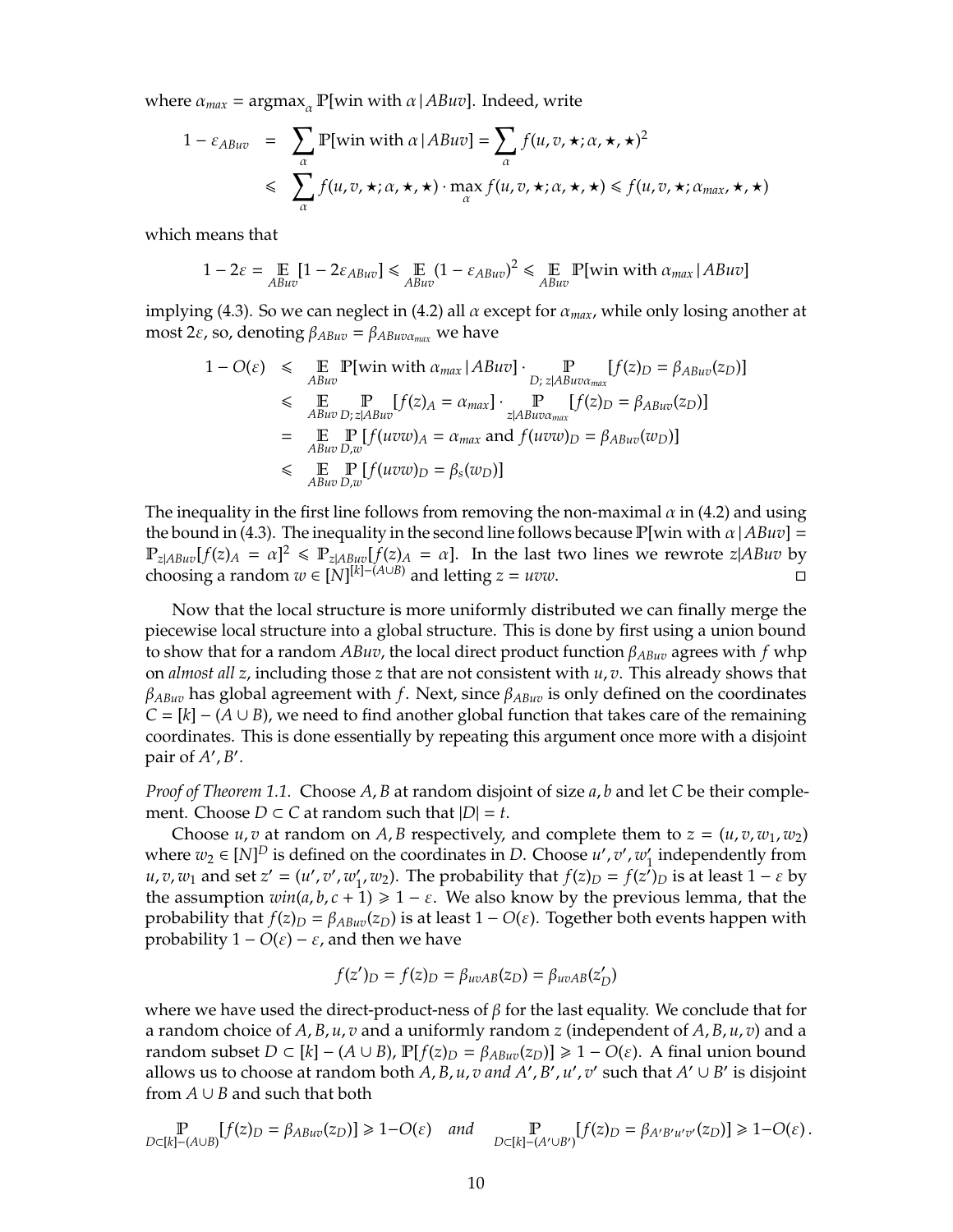where the probabilities are also over *z* and the choices of  $ABuv$ ,  $A'B'u'v'$ . Thus, there must be a choice of *ABuv*, *A'B'u'v'* such that conditioning on this choice doesn't lower the probability, and we can choose  $\beta_i = \beta_{ABuv,i}$  for all  $i \notin A \cup B$  as well as  $\beta_i = \beta_{A'B'u'v',i}$  for *i* ∈ *A* ∪ *B*. Finally,

$$
\mathop{\mathbb{P}}_{z \in [N]^k, \, |D| = t} [f(z)_D = \beta(z_D)] \geq 1 - O(\varepsilon)
$$

follows by splitting *D* into  $D_1 = D \cap (A \cup B)$  and  $D_2 = D \setminus (A \cup B)$ . The above implies that with probability 1 − *O*(*ε*) both  $f(z)_{D_1} = β(z_{D_1})$  and  $f(z)_{D_2} = β(z_{D_2})$ .

For each *z*,  $\mathbb{P}_D[f(z)_D \neq \beta(z_D)] \geq \Omega(dist(f(z), \beta(z)) \cdot t/k$ , and taking expectation over *z* and multiplying by  $k/t$  we get  $\mathbb{E}_z[dist(f(z), \beta(z))] \le O(\varepsilon t/k)$ . For  $t = k/2$  this implies that the probability of  $f(x) \neq g(x)$  is  $O(\varepsilon)$ .

Finally, we note that if *f* is rotation-invariant, then by [Lemma 1.2](#page-2-0) each β*<sup>s</sup>* is rotation invariant, and this carries over to each  $\beta_{uvAB}$ . Our final  $\beta$  is obtained from gluing two such together, but we can infer from their overlap that *all* coordinates of β are identical. We omit the details.

We remark that this theorem is tight (up to the constants in the  $O(·)$  notation). Clearly, the conclusion must allow for  $\varepsilon$  fraction of total junk in *f*. Moreover, consider a function *f* obtained by taking  $q_1 \times \cdots \times q_k$  and for each *x* changing  $r = \varepsilon k/t$  coordinates of  $f(x)$  independently at random. This function still passes  $\mathcal{T}(t)$  with probability at least  $(1 - t/k)^{2r} = 1 - O(\varepsilon).$ 

### **Acknowledgements**

We are thankful to Igor Shinkar and Elazar Goldenberg for helpful comments.

### **References**

- <span id="page-10-6"></span>[DDG+13] Roee David, Irit Dinur, Elazar Goldenberg, Guy Kindler, and Igor Shinkar. Direct sum testing. Submitted, 2013. [4](#page-3-1)
- <span id="page-10-3"></span>[DG08] Irit Dinur and Elazar Goldenberg. Locally testing direct products in the low error range. In *Proc. 49th IEEE Symp. on Foundations of Computer Science*, 2008. [2,](#page-1-3) [3,](#page-2-1) [4](#page-3-1)
- <span id="page-10-0"></span>[Din07] Irit Dinur. The PCP theorem by gap amplification. *Journal of the ACM*, 54(3), 2007. [2](#page-1-3)
- <span id="page-10-2"></span>[DM11] Irit Dinur and Or Meir. Derandomized parallel repetition via structured PCPs. *Computational Complexity*, 20(2):207–327, 2011. [2](#page-1-3)
- <span id="page-10-1"></span>[DR06] Irit Dinur and Omer Reingold. Assignment testers: Towards combinatorial proofs of the PCP theorem. *SIAM Journal on Computing*, 36(4):975–1024, 2006. Special issue on Randomness and Computation. [2,](#page-1-3) [4](#page-3-1)
- <span id="page-10-4"></span>[DS13] Irit Dinur and David Steurer. Analytical approach to parallel repetition. *CoRR*, abs/1305.1979, 2013. [3,](#page-2-1) [13](#page-12-1)
- <span id="page-10-5"></span>[FK94] U. Feige and J. Kilian. Two prover protocols–low error at affordable rates. In *Proc. 26th ACM Symp. on Theory of Computing*, pages 172–183, 1994. [3,](#page-2-1) [4](#page-3-1)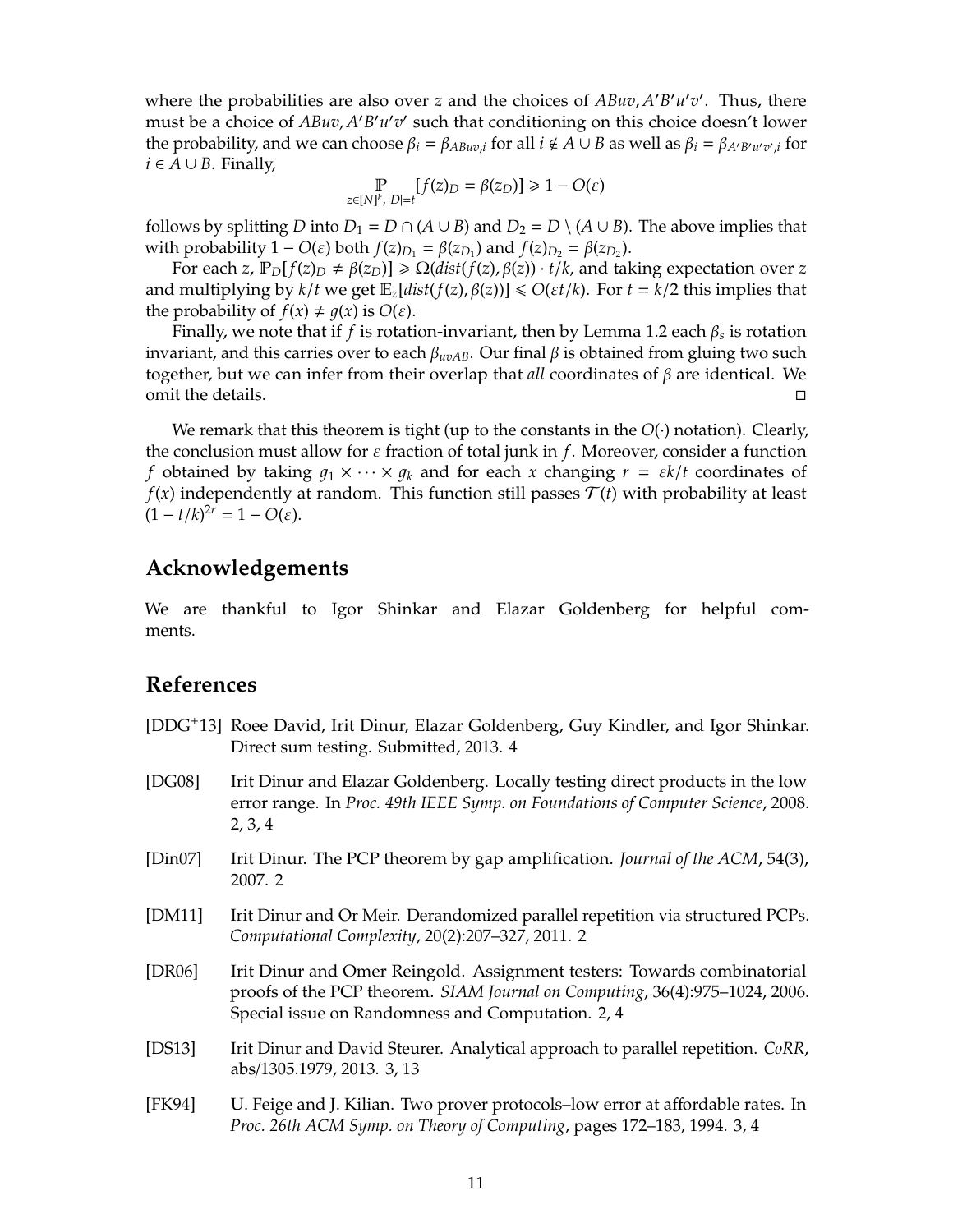- <span id="page-11-2"></span>[GS97] Oded Goldreich and Shmuel Safra. A combinatorial consistency lemma with application to proving the PCP theorem. In *RANDOM: International Workshop on Randomization and Approximation Techniques in Computer Science*. LNCS, 1997. [2,](#page-1-3) [4](#page-3-1)
- <span id="page-11-1"></span>[IKW12] Russell Impagliazzo, Valentine Kabanets, and Avi Wigderson. New directproduct testers and 2-query PCPs. *SIAM J. Comput.*, 41(6):1722–1768, 2012. [2,](#page-1-3) [3,](#page-2-1) [4](#page-3-1)
- <span id="page-11-0"></span>[Raz98] Ran Raz. A parallel repetition theorem. *SIAM Journal on Computing*, 27(3):763– 803, June 1998. [2](#page-1-3)

# <span id="page-11-3"></span>**A From tuples to sets**

This section is joint work with Igor Shinkar.

The direct product construction takes a function  $q : [N] \rightarrow [M]$  into a function  $f:[N]^k\to [M]^k$ , by assigning to each *k*-tuple in  $[N]^k$  a value in  $[M]^k$   $f(z)=g(z_1),\ldots,g(z_k).$ A very similar construction is to assign to each *k*-element subset of *N* a value in [*M*] *k* . In other words, the set-direct product of a function  $q : [N] \rightarrow [M]$  is the function  $f: \binom{[N]}{k} \to [M]^k$  defined by  $f(S) = g|_S$ .

In this setting the same two-query test can be analysed: choose two subsets  $Z, Z' \subset [N]$ of size *k*, such that  $|Z \cap Z'| = t$ , and check that  $f(Z)_{Z \cap Z'} = f(Z')_{Z \cap Z'}$ .

Intuitively, any DP testing theorem that holds for the tuple-direct-product should also hold for the set-direct-product.

**The case**  $k \ll \sqrt{N}$ . In this case a random *k*-tuple has whp *k* distinct elements, so the √ theorems proven about the tuple version can be used for analyzing the set version. One simply defines a function  $f' : [N]^k \to [M]^k$  from *f* by setting  $f'(z) = f(st(z))$  where  $set(z) = \{z_1, \ldots, z_k\}$ . We can ignore the tuples that have repeated coordinates (for which  $|set(z)| < k$ ) because they occur with negligible probability when  $k \ll \sqrt{N}$ . So the success probability of the newly defined  $f'$  is almost identical to the success probability of  $f$ . Similarly, the conclusion for *f'* carries over to *f*. We remark that the fact that *f'* came from a function on sets means that it is rotation invariant and this implies that the direct product components are identical.

**The case**  $k \le N/2$ . For larger values of  $k$ , we can no longer assume that for a random *z* ∈  $[N]$ <sup>*k*</sup>,  $|set(z)| = k$  with high probability. And in fact  $|set(z)|$  is not concentrated on one single value. Nevertheless, it is concentrated enough on values "around" *k* to enable the proofs to go through. Let  $f: \binom{[N]}{k} \to [M]^k$  and let  $win_{set}(t)$  denote the success probability of the test with intersection parameter *t*.

*Claim* A.1. Let  $t = k/2 \le N/4$ . If  $win_{set}(t) > 1 - \varepsilon$  then  $win_{set}(s) > 1 - 2\varepsilon$  for every  $s < t$ .

*Proof.* We express the distribution of  $\mathcal{T}_{set}(s)$  as two steps in the distribution  $\mathcal{T}_{set}(t)$ . Choose a random pair of *k*-subsets *X*,*Y* that intersect on exactly *s* elements. Choose a third subset *Z* =  $(X \cap Y) \cup X_1 \cup Y_1 \cup R$  where  $X_1 \subset X \setminus Y$  is a random subset of size *t* − *s* and symmetrically *Y*<sub>1</sub> ⊂ *Y* \ *X* is a random subset of size *t* − *s*, and *R* is a random subset of [*N*] \ (*X* ∪ *Y*) of size  $k - 2t + s$  (more generally, need  $3k - 2t \le N$  for this to work). It is easy to check that the distribution of  $X$ ,  $Z$  is as in the set-DP-test(*t*) and similarly the distribution of  $Y$ ,  $Z$ . Therefore, with probability at least  $1 - 2\varepsilon$  both pairs agree on their intersection in which case so does the pair *X*, *Y*.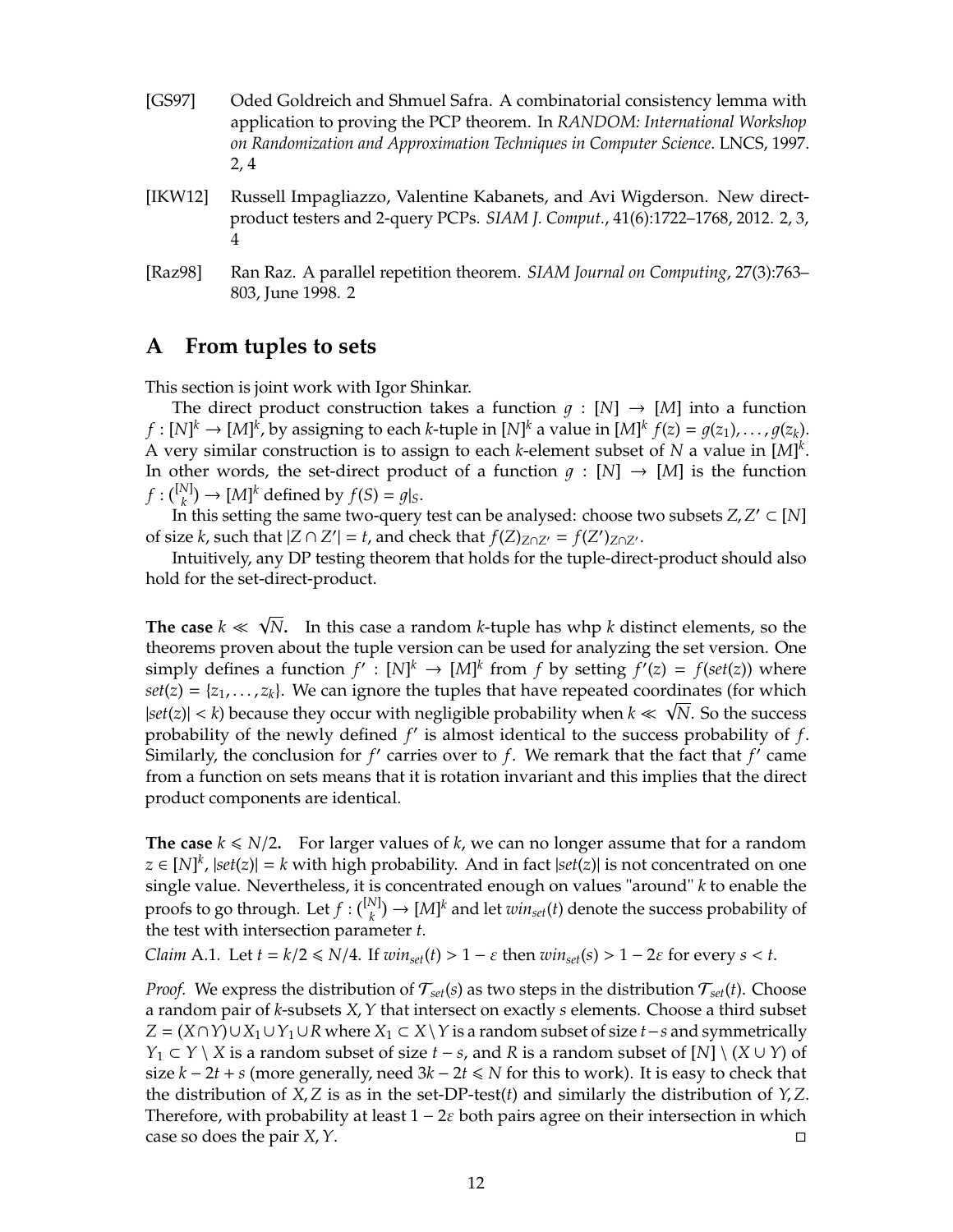<span id="page-12-1"></span>From this we can prove the analogous [Theorem 1.1](#page-1-2) for sets following these steps.

- 1. Given *f*, define a (randomized) function  $f': [N]^k \to [M]^k$  by setting  $f'(z)$  as follows. Choose a random *k*-element set  $Z \supseteq set(z)$ , let  $\alpha = f(Z)$  be viewed as a function from the *k* elements of *Z* to [*M*]. Set  $f'(z)$  to be  $(\alpha(z_i))_{i=1}^k$ .
- 2. Show that if *f* passes the test with probability  $1 \varepsilon$  then *f'* passes the test with probability  $1 - 2\varepsilon$ . (Opening up the random choices of the test on *f'* one gets a convex combination of tests on *f* with intersection parameter *s* for various *s*).
- 3. Deduce that  $f'$  is close to a global direct product and therefore so is  $f$ .

# <span id="page-12-0"></span>**B Relation to Parallel Repetition of Games**

We describe in this section a specific parallel repeated game is equivalent to the direct product test, in that the *squared collision value* (defined below) of the game with strategy *f* is exactly equal to the success probability of the test  $\mathcal{T}(t)$  (or  $\mathcal{T}(a, b)$ ) on *f*.

We assume familiarity with the setting of [\[DS13\]](#page-10-4). Briefly, a one round two player projection game *G* is given by a bipartite graph with constraints on the edges, such that for each edge (*u*, *v*) Bob's answer to *v* determines at most one possible answer for Alice to *u*. A game is viewed as a linear map from a strategy  $f: V \times \Sigma \rightarrow \mathbb{R}_{\geq 0}$  for Bob to a strategy  $Gf: U \times \Sigma \rightarrow \mathbb{R}_{\geqslant 0}$  for Alice,

$$
Gf(u, \alpha) = \mathop{\mathbb{E}}_{v|u} \sum_{\beta: \alpha \leftarrow \beta} f(v, \beta)
$$

The direct product of two games *G* and *H* is the game *G* ⊗ *H* described by the tensor of the operators.

The *squared collision value* of a projection game *G* is described by choosing a random Alice question  $u$ , and then two independent neighbors of it  $v$ ,  $v'$ , and then accepting if the answers of Bob on  $v$  and  $v'$  project to the same answer for  $u$ .

All of the games below will have right vertex set [*N*], and right alphabet [*M*]. This means that they all map, as linear operators a function in R[*N*]×[*M*] to some other space.

- *I*: The identity game described by the graph ([*N*], [*N*],  $E = \cup_{x \in [N]} (x, x)$ ), alphabet [*M*], and whose edges carry equality constraints. The corresponding operator is the identity  $I : \mathbb{R}^{[N] \times [M]} \rightarrow \mathbb{R}^{[N] \times [M]}$ .
- *T*: The sum-over-answers game described by the graph ([*N*], [*N*],  $E = \bigcup_{x \in [N]} (x, x)$ ), right alphabet [*M*], left alphabet {0}, and whose edges carry a free constraint:  $\pi_e(a) = 0$  for every *a* and *e*. The corresponding operator is defined by

$$
Tf(v,0)=\sum_{b}f(v,b).
$$

*K*: The averaging game described by the graph  $(U = \{0\}, [N], E = \bigcup_{x \in [N]} (0, x))$ , right alphabet [*M*], left alphabet {0}, and whose edges carry a free constraint:  $\pi_e(a) =$  for every *a* and *e*. The corresponding operator is defined by

$$
Kf(0,0)=\mathop{\mathbb{E}}\limits_v\sum_b f(v,b)\,.
$$